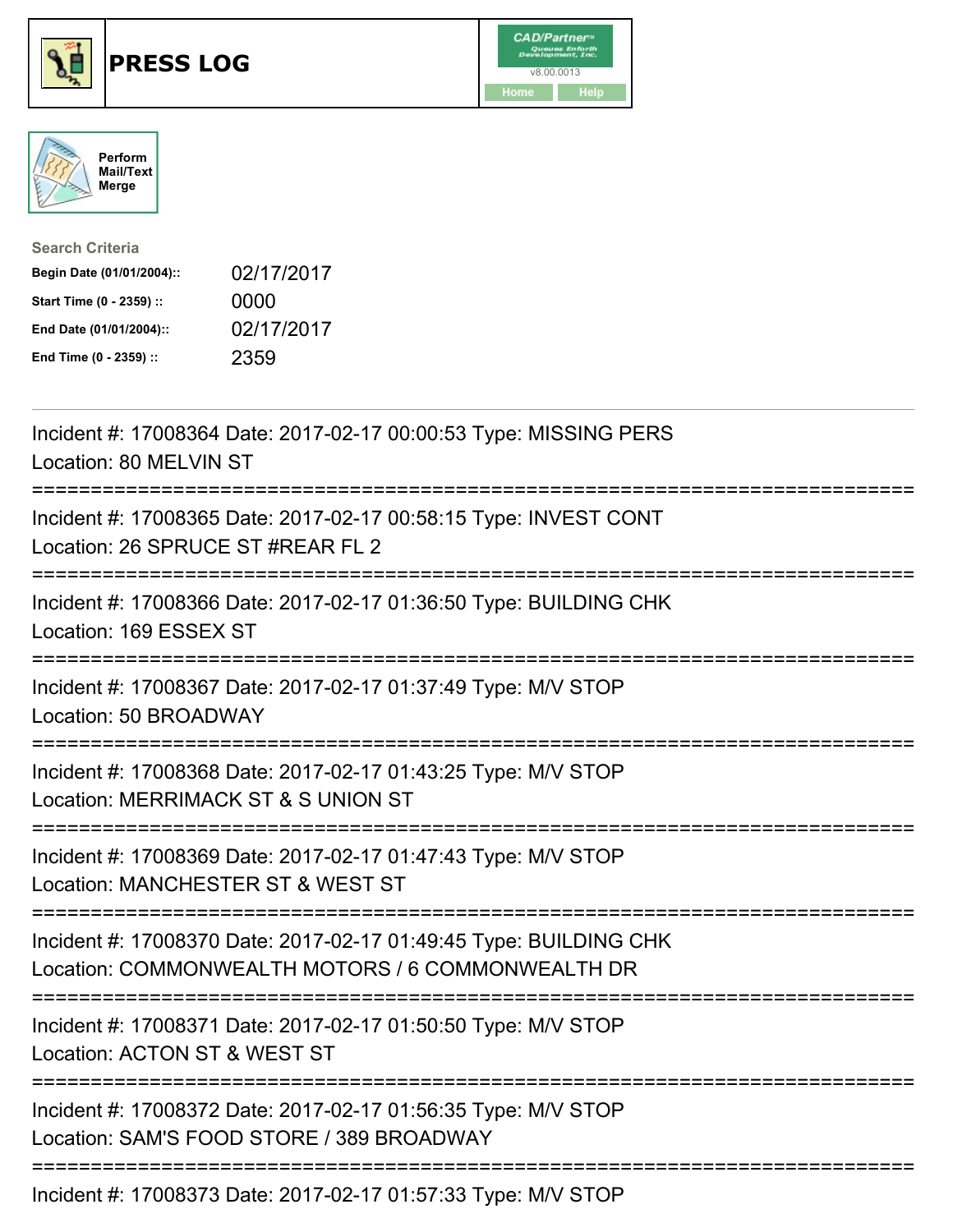| Location: HAVERHILL ST & RESERVOIR ST                                                                                                         |
|-----------------------------------------------------------------------------------------------------------------------------------------------|
| Incident #: 17008374 Date: 2017-02-17 02:02:27 Type: SUS PERS/MV<br>Location: 38 BRADFORD ST                                                  |
| Incident #: 17008376 Date: 2017-02-17 02:14:49 Type: B&E/ATTEMPY<br>Location: AMESBURY ST & COMMON ST<br>==================================== |
| Incident #: 17008375 Date: 2017-02-17 02:15:25 Type: BUILDING CHK<br>Location: MT VERNON LIQUORS / 421 S BROADWAY                             |
| Incident #: 17008377 Date: 2017-02-17 02:20:08 Type: M/V STOP<br>Location: OSGOOD ST & SALEM ST<br>===================================        |
| Incident #: 17008380 Date: 2017-02-17 02:33:44 Type: CK WELL BEING<br>Location: 55 WESLEY ST #2ND                                             |
| Incident #: 17008378 Date: 2017-02-17 02:34:02 Type: TOW/REPOSSED<br>Location: 100 SARATOGA ST                                                |
| Incident #: 17008379 Date: 2017-02-17 02:34:49 Type: TOW/REPOSSED<br>Location: 187 ARLINGTON ST                                               |
| Incident #: 17008381 Date: 2017-02-17 02:56:58 Type: ALARM/MV<br>Location: 717 HAVERHILL ST                                                   |
| Incident #: 17008382 Date: 2017-02-17 03:02:16 Type: CK WELL BEING<br>Location: ROUTE 28                                                      |
| Incident #: 17008383 Date: 2017-02-17 03:19:01 Type: M/V STOP<br>Location: N PARISH RD & OSGOOD ST                                            |
| Incident #: 17008384 Date: 2017-02-17 03:20:35 Type: BUILDING CHK<br>Location: 169 ESSEX ST                                                   |
| Incident #: 17008385 Date: 2017-02-17 03:23:17 Type: BUILDING CHK<br>Location: HAFFNERS CAR WASH / 69 PARKER ST                               |
| Incident #: 17008386 Date: 2017-02-17 03:27:09 Type: CK WELL BEING<br>Location: SPEEDWAY GAS / 615 BROADWAY                                   |
| Incident #: 17008387 Date: 2017-02-17 03:45:24 Type: TOW/REPOSSED                                                                             |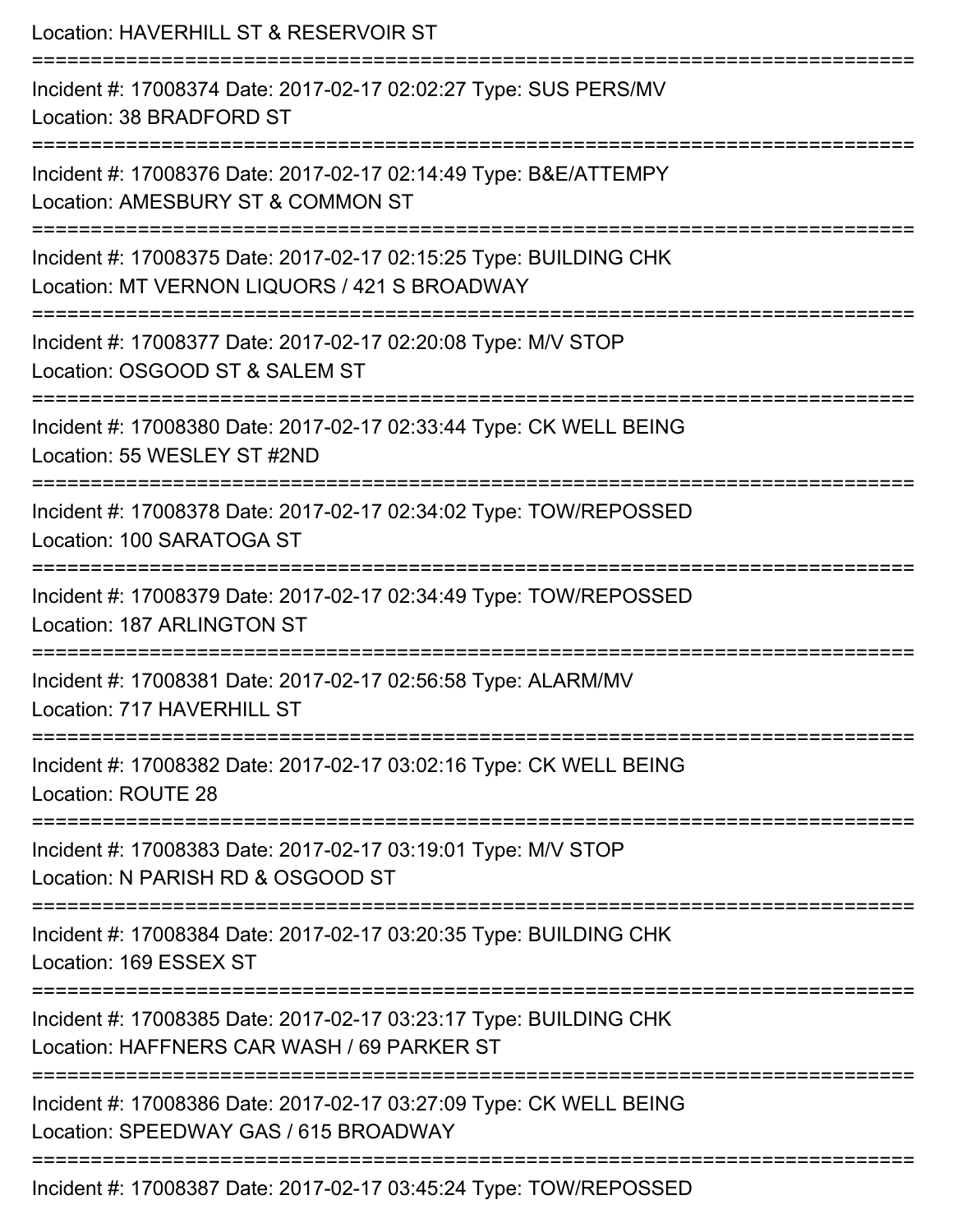| Incident #: 17008388 Date: 2017-02-17 04:03:10 Type: M/V STOP<br><b>Location: CENTRAL BRIDGE</b>           |
|------------------------------------------------------------------------------------------------------------|
| Incident #: 17008389 Date: 2017-02-17 04:11:49 Type: AUTO ACC/PI<br>Location: CANAL ST & MARSTON ST        |
| Incident #: 17008390 Date: 2017-02-17 04:26:25 Type: LOCKOUT<br>Location: 18 FRANKLIN ST                   |
| Incident #: 17008391 Date: 2017-02-17 04:30:55 Type: LIC PLATE STO<br>Location: 620 LOWELL ST              |
| Incident #: 17008392 Date: 2017-02-17 06:21:56 Type: LARCENY/ATTMEPT<br>Location: 99 BOWDOIN ST            |
| Incident #: 17008393 Date: 2017-02-17 06:48:27 Type: M/V STOP<br>Location: HAVERHILL ST & WEST ST          |
| Incident #: 17008394 Date: 2017-02-17 06:50:50 Type: M/V STOP<br>Location: CENTRAL BRIDGE / 0 MERRIMACK ST |
| Incident #: 17008395 Date: 2017-02-17 06:55:26 Type: M/V STOP<br>Location: HANLON CT & WEST ST             |
| Incident #: 17008396 Date: 2017-02-17 07:04:34 Type: ALARMS<br>Location: FREEDOM TIRE / 160 S BROADWAY     |
| Incident #: 17008397 Date: 2017-02-17 07:19:18 Type: AUTO ACC/NO PI<br>Location: 101 LOWELL ST             |
| Incident #: 17008398 Date: 2017-02-17 07:33:13 Type: ABAND MV<br>Location: E HAVERHILL ST & MARSTON ST     |
| Incident #: 17008400 Date: 2017-02-17 07:34:15 Type: LIC PLATE STO<br>Location: 52 CAMBRIDGE ST            |
| Incident #: 17008399 Date: 2017-02-17 07:34:22 Type: PARK & WALK<br>Location: BRADFORD ST & BROADWAY       |
| Incident #: 17008401 Date: 2017-02-17 07:36:14 Type: CLOSE STREET                                          |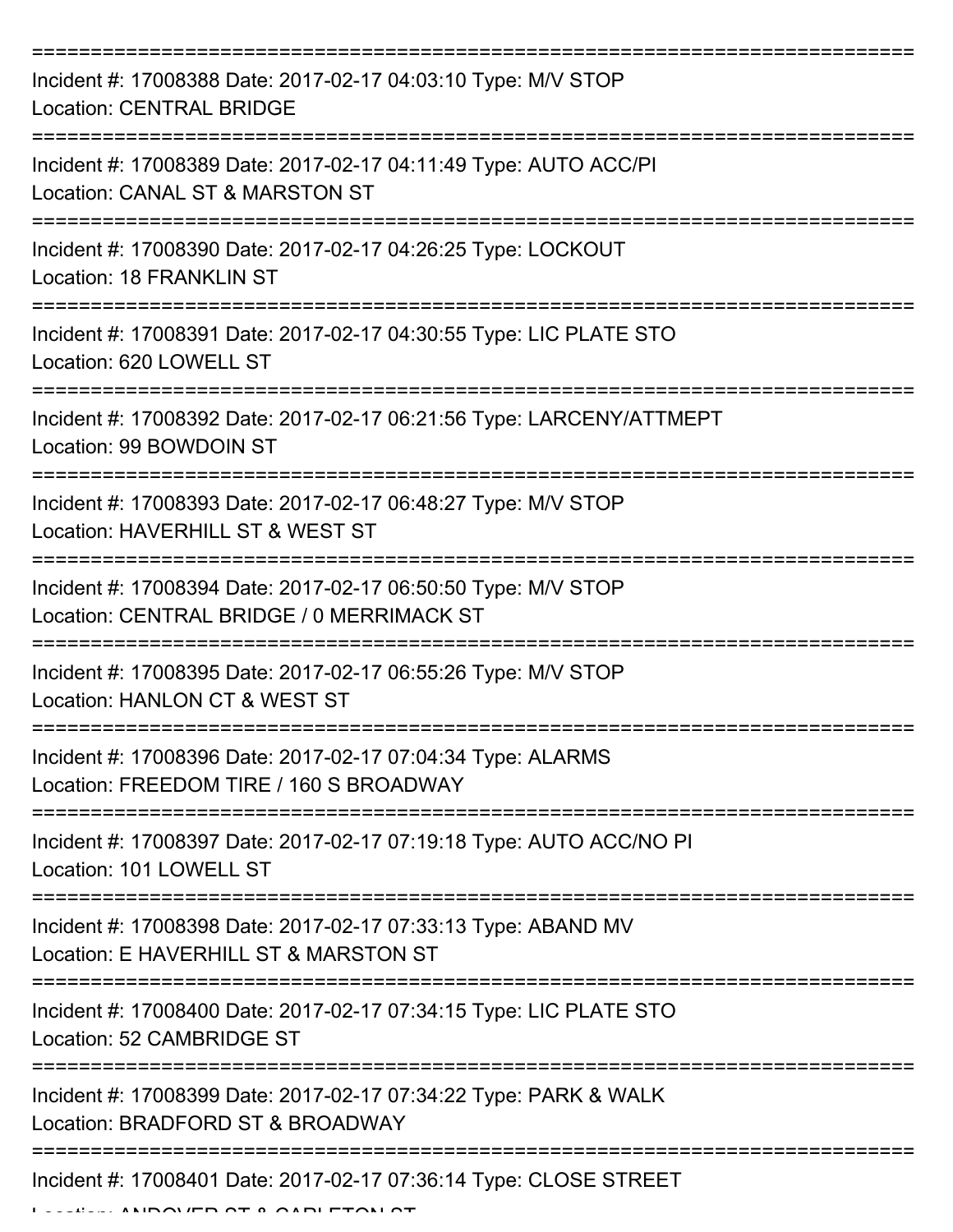| Incident #: 17008402 Date: 2017-02-17 08:04:49 Type: AUTO ACC/NO PI<br>Location: GARDEN ST & UNION ST           |
|-----------------------------------------------------------------------------------------------------------------|
| Incident #: 17008403 Date: 2017-02-17 08:05:56 Type: AUTO ACC/NO PI<br>Location: LAWRENCE ST & PARK ST          |
| Incident #: 17008404 Date: 2017-02-17 08:12:34 Type: ABAND MV<br>Location: 37 HILLSIDE AV                       |
| Incident #: 17008405 Date: 2017-02-17 08:13:01 Type: ALARM/BURG<br>Location: EL CESAR RESTAURANT / 99 ESSEX ST  |
| Incident #: 17008406 Date: 2017-02-17 08:14:35 Type: AUTO ACC/NO PI<br>Location: DUNKIN DONUTS / 608 S UNION ST |
| Incident #: 17008407 Date: 2017-02-17 08:24:54 Type: MISSING PERS<br>Location: INVEST / 378 LOWELL ST FL 2      |
| Incident #: 17008408 Date: 2017-02-17 08:32:59 Type: GENERAL SERV<br>Location: 600 BROADWAY                     |
| Incident #: 17008409 Date: 2017-02-17 08:35:56 Type: AUTO ACC/NO PI<br>Location: BRUCE ST & PARK ST             |
| Incident #: 17008410 Date: 2017-02-17 08:48:52 Type: ASSIST FIRE<br>Location: 40 MANCHESTER ST                  |
| Incident #: 17008411 Date: 2017-02-17 09:01:15 Type: MISSING PERS<br>Location: 24 HILTOP AVE                    |
| Incident #: 17008412 Date: 2017-02-17 09:13:41 Type: DISTURBANCE<br>Location: JACKSON CT                        |
| Incident #: 17008413 Date: 2017-02-17 09:17:21 Type: UNWANTEDGUEST<br>Location: MCDONALDS / 50 BROADWAY         |
| Incident #: 17008415 Date: 2017-02-17 09:19:11 Type: AUTO ACC/PI<br>Location: 1 GENERAL ST                      |
| Incident #: 17008414 Date: 2017-02-17 09:19:28 Type: COURT DOC SERVE                                            |

Location: E2 CDOCBV CT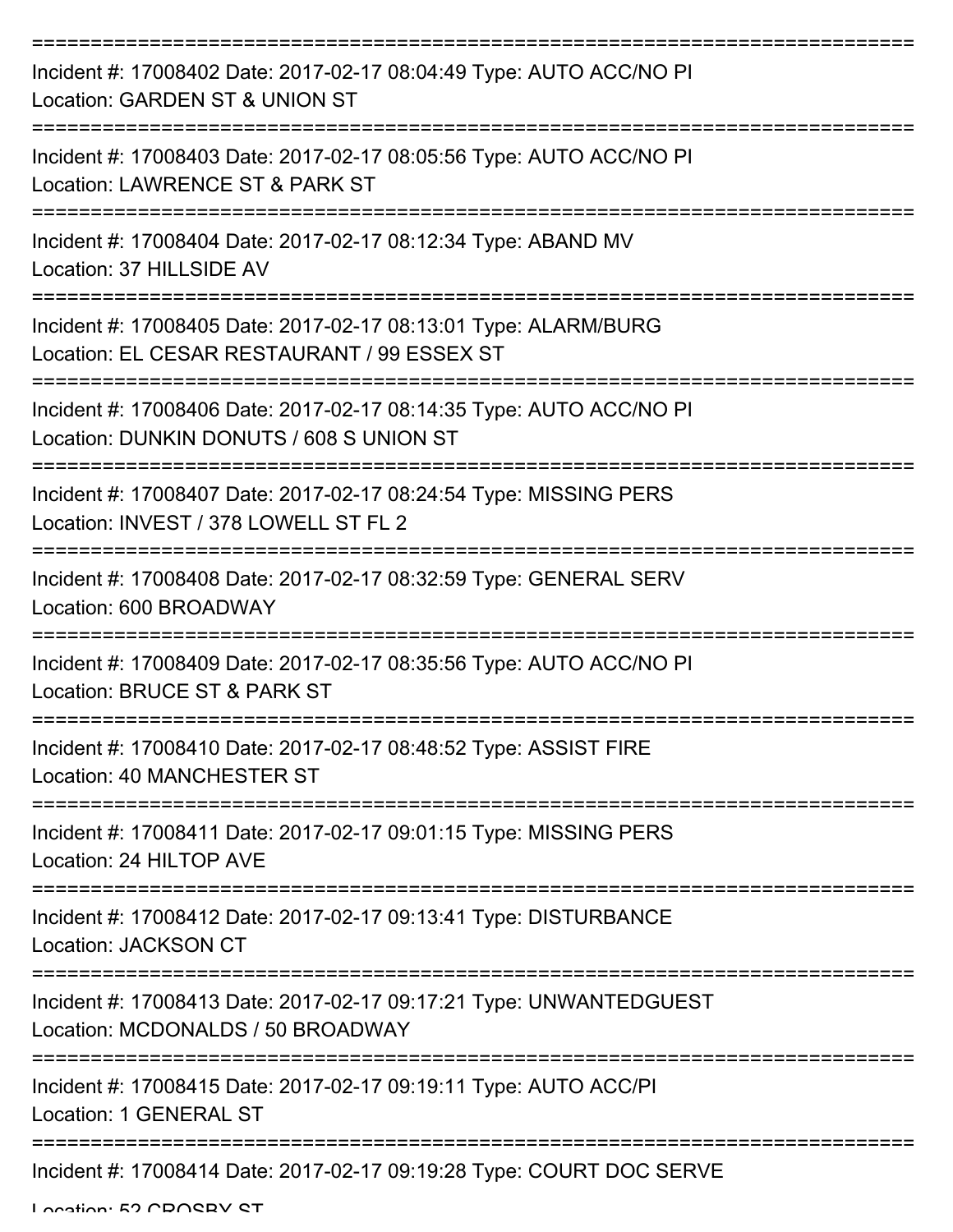| Incident #: 17008416 Date: 2017-02-17 09:33:31 Type: MEDIC SUPPORT<br>Location: 610 BROADWAY                   |
|----------------------------------------------------------------------------------------------------------------|
| Incident #: 17008418 Date: 2017-02-17 09:37:03 Type: INVESTIGATION<br>Location: 67 NEWTON ST #5                |
| Incident #: 17008417 Date: 2017-02-17 09:37:36 Type: M/V STOP<br>Location: BROADWAY & LOWELL ST                |
| Incident #: 17008419 Date: 2017-02-17 09:38:34 Type: COURT DOC SERVE<br>Location: 183 PARKER ST                |
| Incident #: 17008420 Date: 2017-02-17 09:45:05 Type: LOCKOUT<br>Location: 305 ESSEX ST<br>-------------------- |
| Incident #: 17008421 Date: 2017-02-17 09:46:45 Type: ALARM/BURG<br>Location: CRICKET WIRELESS / 205 BROADWAY   |
| Incident #: 17008424 Date: 2017-02-17 09:48:45 Type: RECOV/STOL/MV<br>Location: 214 PHILLIPS ST                |
| Incident #: 17008423 Date: 2017-02-17 09:51:37 Type: LARCENY/PAST<br>Location: DUNKIN DONUTS / 99 WINTHROP AV  |
| Incident #: 17008422 Date: 2017-02-17 09:52:09 Type: MEDIC SUPPORT<br>Location: TARBOX SCHOOL / 59 ALDER ST    |
| Incident #: 17008425 Date: 2017-02-17 09:55:50 Type: DOMESTIC/PROG<br>Location: 305 ESSEX ST                   |
| Incident #: 17008426 Date: 2017-02-17 10:01:04 Type: GENERAL SERV<br>Location: 150 ARLINGTON ST                |
| Incident #: 17008427 Date: 2017-02-17 10:04:13 Type: M/V STOP<br>Location: CHESTNUT ST & LAWRENCE ST           |
| Incident #: 17008428 Date: 2017-02-17 10:06:03 Type: ANIMAL COMPL<br>Location: HAVERHILL ST & JENNINGS ST      |
| Incident #: 17008429 Date: 2017-02-17 10:06:37 Type: LOST PROPERTY<br>Location: 68 WATER ST #2                 |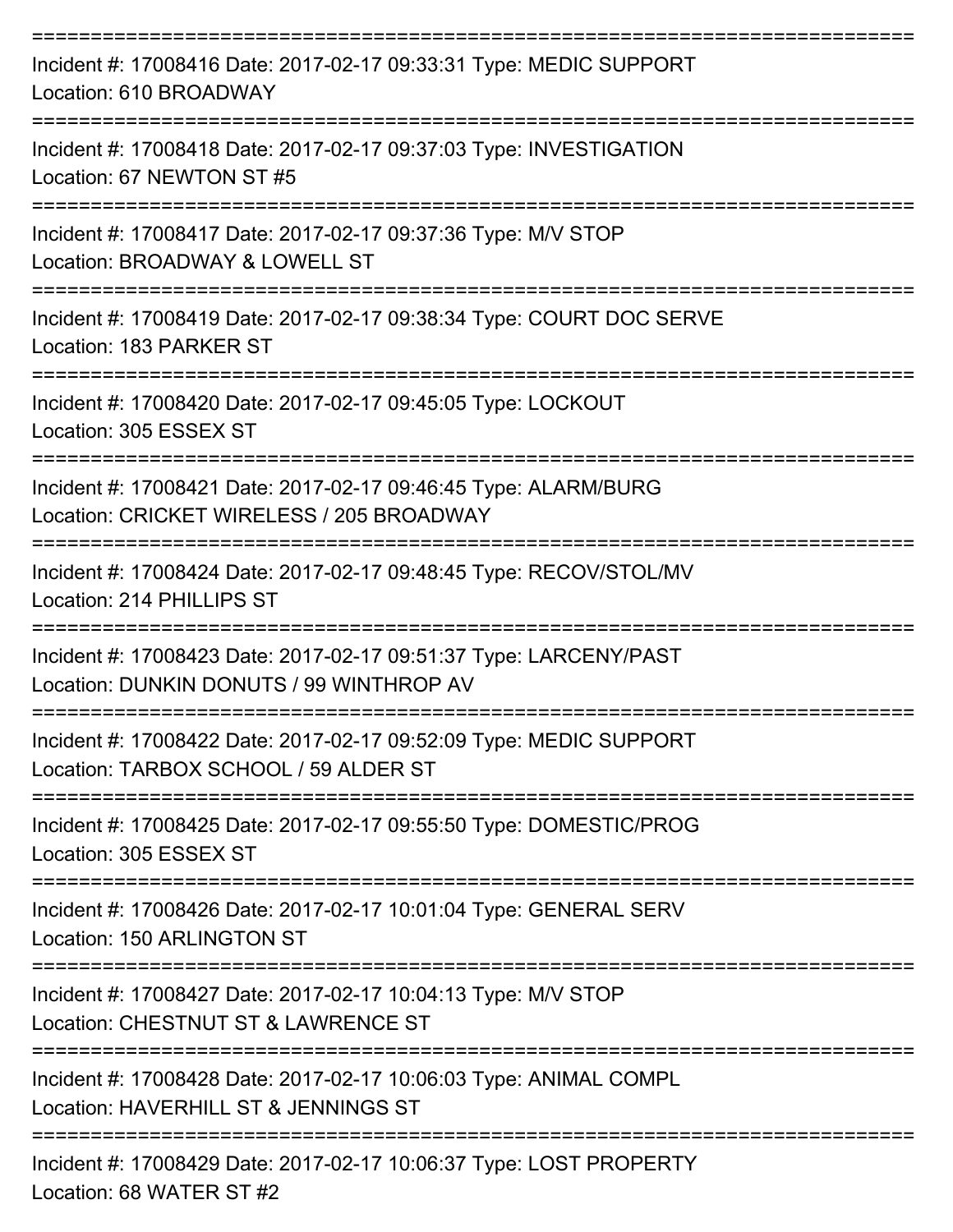Incident #: 17008430 Date: 2017-02-17 10:18:24 Type: STOL/MV/PAS Location: 222 ESSEX ST =========================================================================== Incident #: 17008431 Date: 2017-02-17 10:26:25 Type: M/V STOP Location: S UNION ST & WINTHROP AV =========================================================================== Incident #: 17008432 Date: 2017-02-17 10:27:13 Type: MEDIC SUPPORT Location: HABIT-OPCO / 10 EMBANKMENT RD FL 2 =========================================================================== Incident #: 17008433 Date: 2017-02-17 10:31:42 Type: M/V STOP Location: S UNION ST & SALEM ST =========================================================================== Incident #: 17008434 Date: 2017-02-17 10:34:08 Type: CK WELL BEING Location: 10 DIAMOND ST #15 =========================================================================== Incident #: 17008435 Date: 2017-02-17 10:34:44 Type: M/V STOP Location: S UNION ST & SALEM ST =========================================================================== Incident #: 17008436 Date: 2017-02-17 10:35:14 Type: HIT & RUN M/V Location: 30 WARREN ST =========================================================================== Incident #: 17008437 Date: 2017-02-17 10:51:04 Type: TOW OF M/V Location: 234 BAILEY ST =========================================================================== Incident #: 17008438 Date: 2017-02-17 10:57:58 Type: ALARM/BURG Location: 19 MONTGOMERY ST =========================================================================== Incident #: 17008439 Date: 2017-02-17 11:00:48 Type: PARK & WALK Location: BRADFORD ST & BROADWAY =========================================================================== Incident #: 17008440 Date: 2017-02-17 11:01:47 Type: ALARM/BURG Location: 168 MARSTON ST =========================================================================== Incident #: 17008441 Date: 2017-02-17 11:09:08 Type: 209A/SERVE Location: 90 LOWELL ST =========================================================================== Incident #: 17008442 Date: 2017-02-17 11:19:28 Type: RECOV/STOL/MV Location: BEDFORD ST =========================================================================== Incident #: 17008443 Date: 2017-02-17 11:22:46 Type: TOW OF M/V Location: 250 FARNHAM ST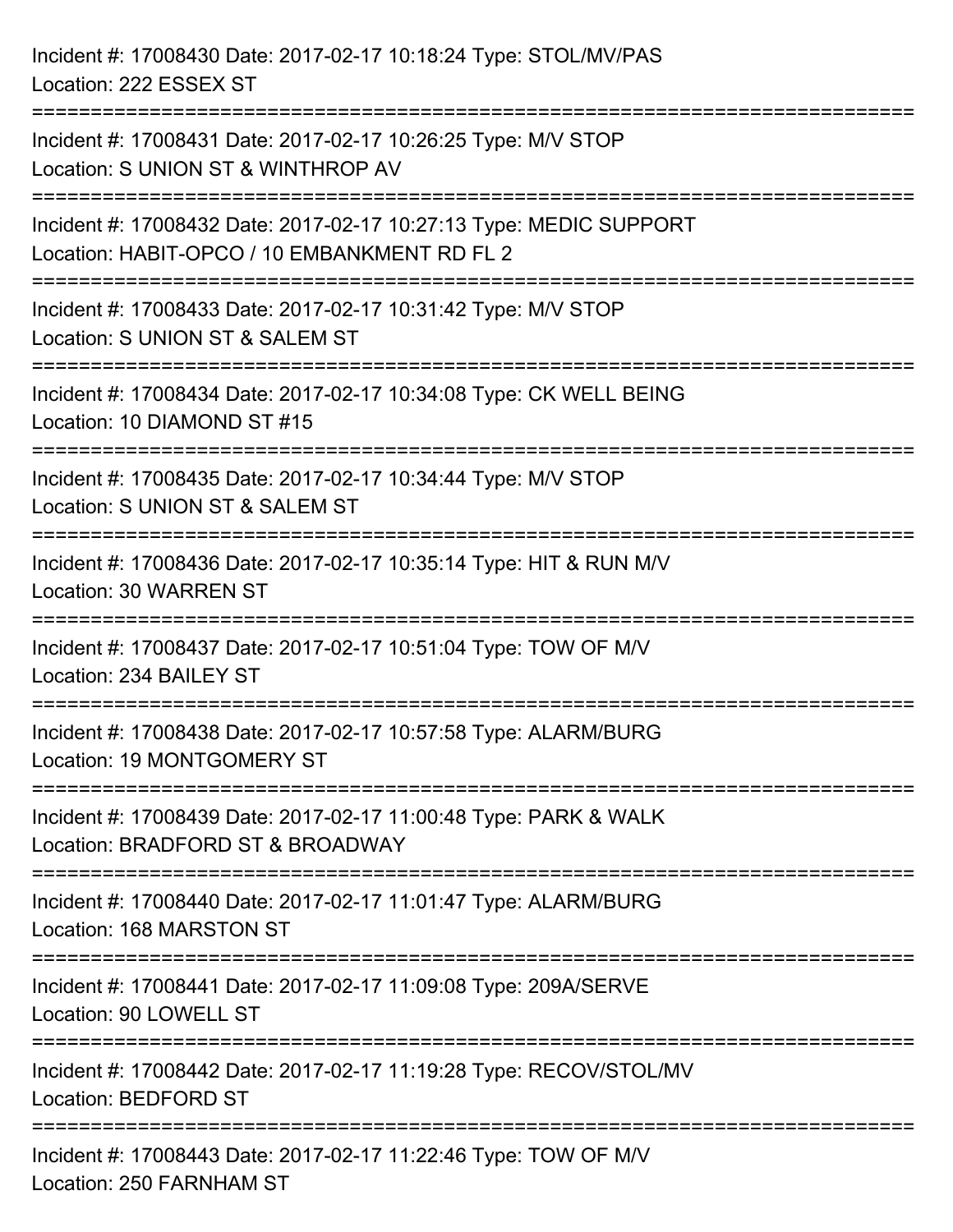| Incident #: 17008444 Date: 2017-02-17 11:23:33 Type: M/V STOP<br>Location: GRAFTON ST & WINTHROP AV                                      |
|------------------------------------------------------------------------------------------------------------------------------------------|
| :========================<br>Incident #: 17008445 Date: 2017-02-17 11:26:03 Type: SUICIDE ATTEMPT<br>Location: CITY HALL / 200 COMMON ST |
| Incident #: 17008446 Date: 2017-02-17 11:37:06 Type: ANIMAL COMPL<br>Location: 37 WARWICK ST                                             |
| Incident #: 17008447 Date: 2017-02-17 11:43:28 Type: COURT DOC SERVE<br>Location: 63 AMES ST #D                                          |
| Incident #: 17008448 Date: 2017-02-17 11:57:32 Type: GUN CALL<br>Location: 51 HAVERHILL ST                                               |
| Incident #: 17008449 Date: 2017-02-17 12:06:36 Type: DOMESTIC/PROG<br>Location: 13 PILGRIM RD                                            |
| Incident #: 17008451 Date: 2017-02-17 12:06:44 Type: HIT & RUN M/V<br>Location: 89 SARATOGA ST<br>===================================    |
| Incident #: 17008450 Date: 2017-02-17 12:08:02 Type: DOMESTIC/PROG<br>Location: 46 WASHINGTON ST FL 2ND                                  |
| Incident #: 17008452 Date: 2017-02-17 12:12:36 Type: INVEST CONT<br>Location: 16 MECHANIC ST                                             |
| =================<br>Incident #: 17008454 Date: 2017-02-17 12:13:12 Type: SUS PERS/MV<br>Location: AMESBURY ST & COMMON ST               |
| Incident #: 17008453 Date: 2017-02-17 12:14:14 Type: HIT & RUN M/V<br>Location: 30 WARREN ST                                             |
| Incident #: 17008455 Date: 2017-02-17 12:27:42 Type: TOW OF M/V<br>Location: 88 BAILEY ST                                                |
| Incident #: 17008456 Date: 2017-02-17 12:35:09 Type: INVESTIGATION<br>Location: 70 N PARISH RD                                           |
| Incident #: 17008457 Date: 2017-02-17 12:36:08 Type: MV/BLOCKING<br>Location: 9 CLIFTON ST                                               |

===========================================================================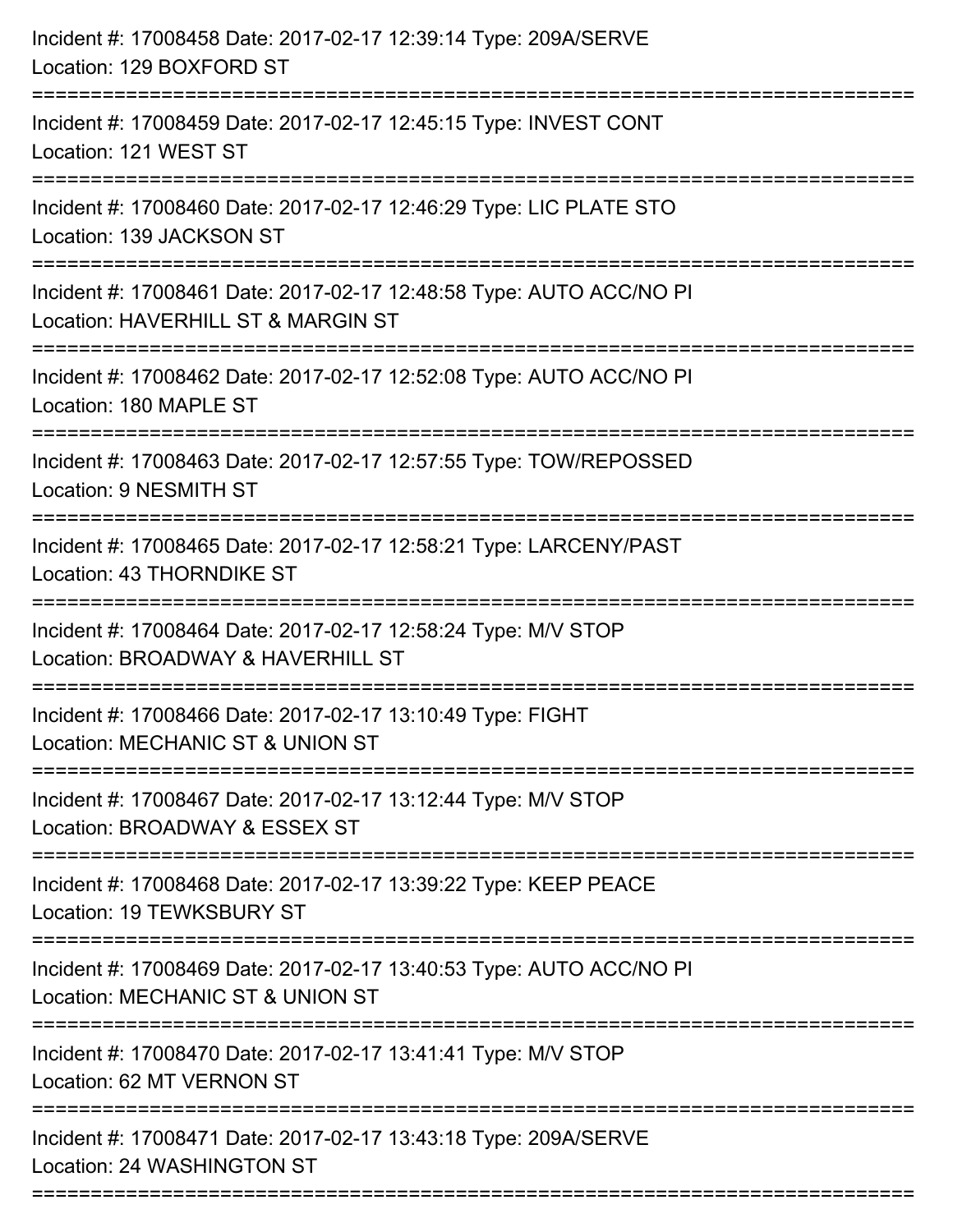Location: BROADWAY & HAVERHILL ST

| Incident #: 17008473 Date: 2017-02-17 14:01:17 Type: M/V STOP<br>Location: HANCOCK ST & MELROSE TER                  |
|----------------------------------------------------------------------------------------------------------------------|
| Incident #: 17008474 Date: 2017-02-17 14:01:28 Type: TOW/REPOSSED<br>Location: CVS PHARMACY / 266 BROADWAY           |
| Incident #: 17008475 Date: 2017-02-17 14:07:57 Type: DRUG VIO<br>Location: RIVERFRONT PARK / null                    |
| Incident #: 17008476 Date: 2017-02-17 14:08:35 Type: TOW OF M/V<br>Location: 12 GROVE ST                             |
| Incident #: 17008477 Date: 2017-02-17 14:15:24 Type: AUTO ACC/NO PI<br>Location: 6 BASSWOOD ST                       |
| Incident #: 17008478 Date: 2017-02-17 14:19:59 Type: M/V STOP<br>Location: PARKER ST & SALEM ST                      |
| Incident #: 17008479 Date: 2017-02-17 14:20:59 Type: MEDIC SUPPORT<br>Location: 51 CORBETT RD                        |
| Incident #: 17008481 Date: 2017-02-17 14:29:20 Type: WIRE DOWN<br>Location: 223 PARK ST                              |
| ==============<br>Incident #: 17008480 Date: 2017-02-17 14:29:33 Type: M/V STOP<br>Location: ANDOVER ST & S UNION ST |
| Incident #: 17008482 Date: 2017-02-17 14:31:24 Type: DISTURBANCE<br>Location: 233 HAVERHILL ST                       |
| Incident #: 17008483 Date: 2017-02-17 14:38:25 Type: M/V STOP<br>Location: CAMBRIDGE ST & WINTHROP AV                |
| Incident #: 17008484 Date: 2017-02-17 14:49:02 Type: WARRANT SERVE<br>Location: 92 BEACON AV #12                     |
| Incident #: 17008485 Date: 2017-02-17 15:01:19 Type: KEEP PEACE<br>Location: 28 LENOX ST                             |
|                                                                                                                      |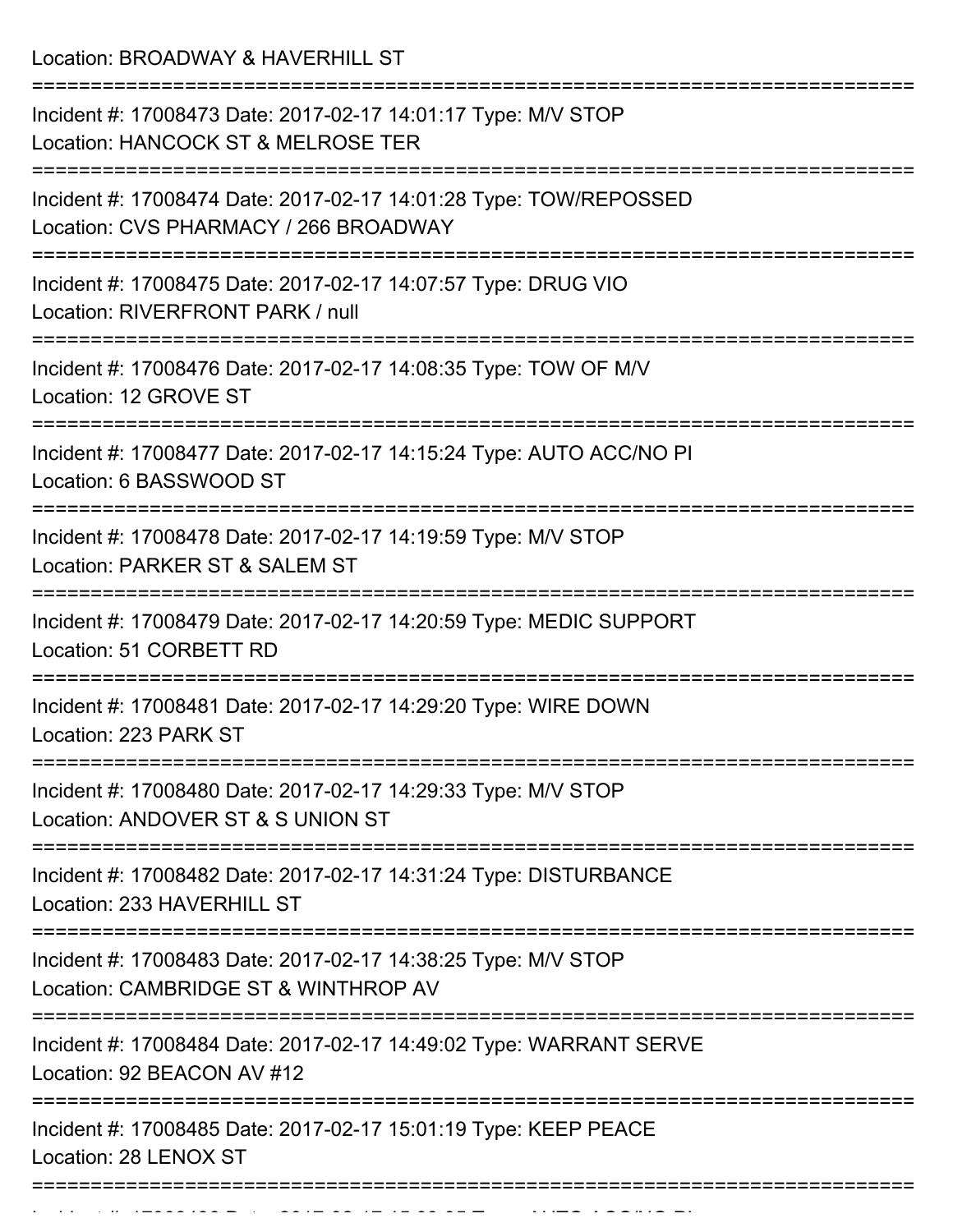| Location: 303 WINTHROP AV                                                                                                                                    |
|--------------------------------------------------------------------------------------------------------------------------------------------------------------|
| Incident #: 17008487 Date: 2017-02-17 15:09:05 Type: INVESTIGATION<br>Location: 36 EVERETT ST                                                                |
| Incident #: 17008488 Date: 2017-02-17 15:10:12 Type: MEDIC SUPPORT<br>Location: MCDONALDS / 599 ANDOVER ST                                                   |
| Incident #: 17008489 Date: 2017-02-17 15:11:52 Type: M/V STOP<br>Location: 337 ESSEX ST<br>========================<br>===================================== |
| Incident #: 17008490 Date: 2017-02-17 15:20:02 Type: AUTO ACC/PI<br>Location: COMMONWEALTH DR & MARSTON ST<br>============================                   |
| Incident #: 17008492 Date: 2017-02-17 15:33:00 Type: DISTURBANCE<br>Location: 248 BROADWAY<br>================================                               |
| Incident #: 17008491 Date: 2017-02-17 15:33:36 Type: AUTO ACC/NO PI<br>Location: 700 ESSEX ST                                                                |
| Incident #: 17008493 Date: 2017-02-17 15:39:36 Type: ALARM/BURG<br>Location: BRODIE INC / 10 BALLARD RD                                                      |
| Incident #: 17008494 Date: 2017-02-17 15:41:53 Type: MEDIC SUPPORT<br>Location: 91 MARBLE AV FL 3RD                                                          |
| Incident #: 17008495 Date: 2017-02-17 15:42:23 Type: KEEP PEACE<br>Location: 220 CARLETON ST                                                                 |
| Incident #: 17008496 Date: 2017-02-17 15:46:17 Type: SUICIDE ATTEMPT<br>Location: 135 BROADWAY                                                               |
| Incident #: 17008497 Date: 2017-02-17 15:51:05 Type: GENERAL SERV<br>Location: 58 E. HAVERHILL                                                               |
| Incident #: 17008498 Date: 2017-02-17 15:51:17 Type: NEIGHBOR PROB<br>Location: 9 SUMMER ST #S703                                                            |
| Incident #: 17008499 Date: 2017-02-17 16:14:14 Type: MISSING PERS<br>Location: 378 LOWELL ST                                                                 |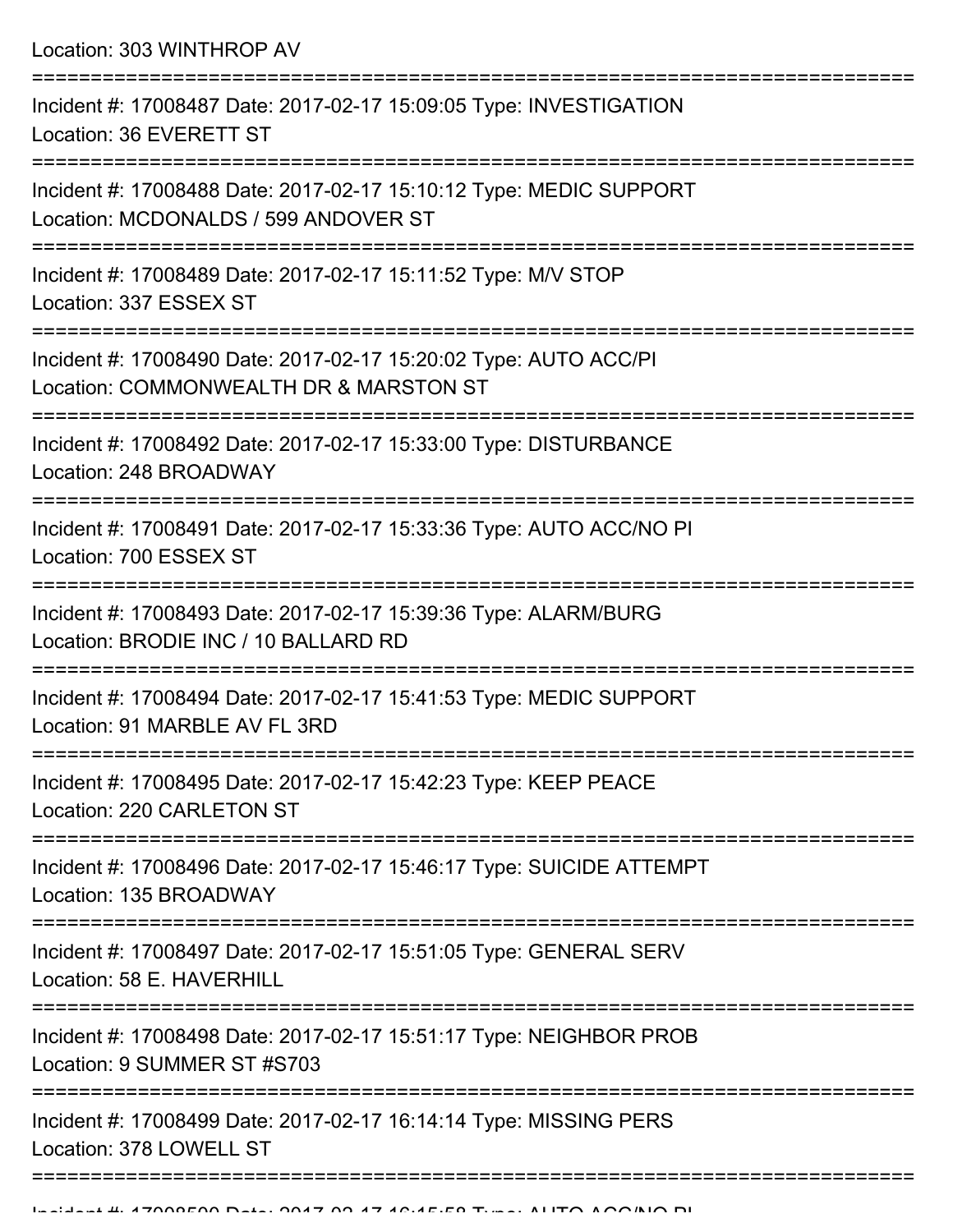Location: 15 BOWDOIN ST =========================================================================== Incident #: 17008501 Date: 2017-02-17 16:37:38 Type: ALARM/BURG Location: 45 HILLSIDE AV =========================================================================== Incident #: 17008502 Date: 2017-02-17 16:39:40 Type: GENERAL SERV Location: 610 BROADWAY =========================================================================== Incident #: 17008503 Date: 2017-02-17 16:44:16 Type: GENERAL SERV Location: LAWRENCE PUBLIC LIBRARY / 51 LAWRENCE ST =========================================================================== Incident #: 17008504 Date: 2017-02-17 16:46:19 Type: COUNTERFEIT Location: HAFFNER'S GAS STATION / 69 PARKER ST =========================================================================== Incident #: 17008505 Date: 2017-02-17 16:58:42 Type: ALARM/BURG Location: 45 HILLSIDE AV =========================================================================== Incident #: 17008506 Date: 2017-02-17 17:35:06 Type: A&B PROG Location: 28 SPRINGFIELD ST FL 2 =========================================================================== Incident #: 17008507 Date: 2017-02-17 17:35:16 Type: KEEP PEACE Location: 212 BOXFORD ST FL 3 =========================================================================== Incident #: 17008509 Date: 2017-02-17 17:43:13 Type: ALARM/HOLD Location: LGH OFFICE / 25 MARSTON ST =========================================================================== Incident #: 17008508 Date: 2017-02-17 17:43:54 Type: INVEST CONT Location: 444 LOWELL ST =========================================================================== Incident #: 17008510 Date: 2017-02-17 17:48:37 Type: M/V STOP Location: GENERAL ST & PROSPECT ST =========================================================================== Incident #: 17008511 Date: 2017-02-17 17:48:42 Type: MAL DAMAGE Location: 290 SALEM ST #BACK FL 2 =========================================================================== Incident #: 17008512 Date: 2017-02-17 17:49:27 Type: SHOPLIFTING Location: 620 ESSEX ST =========================================================================== Incident #: 17008513 Date: 2017-02-17 17:52:06 Type: FIRE/MV Location: 643 ANDOVER ST ===========================================================================

Incident #: 17008514 Date: 2017-02-17 17:53:13 Type: HIT & RUN M/V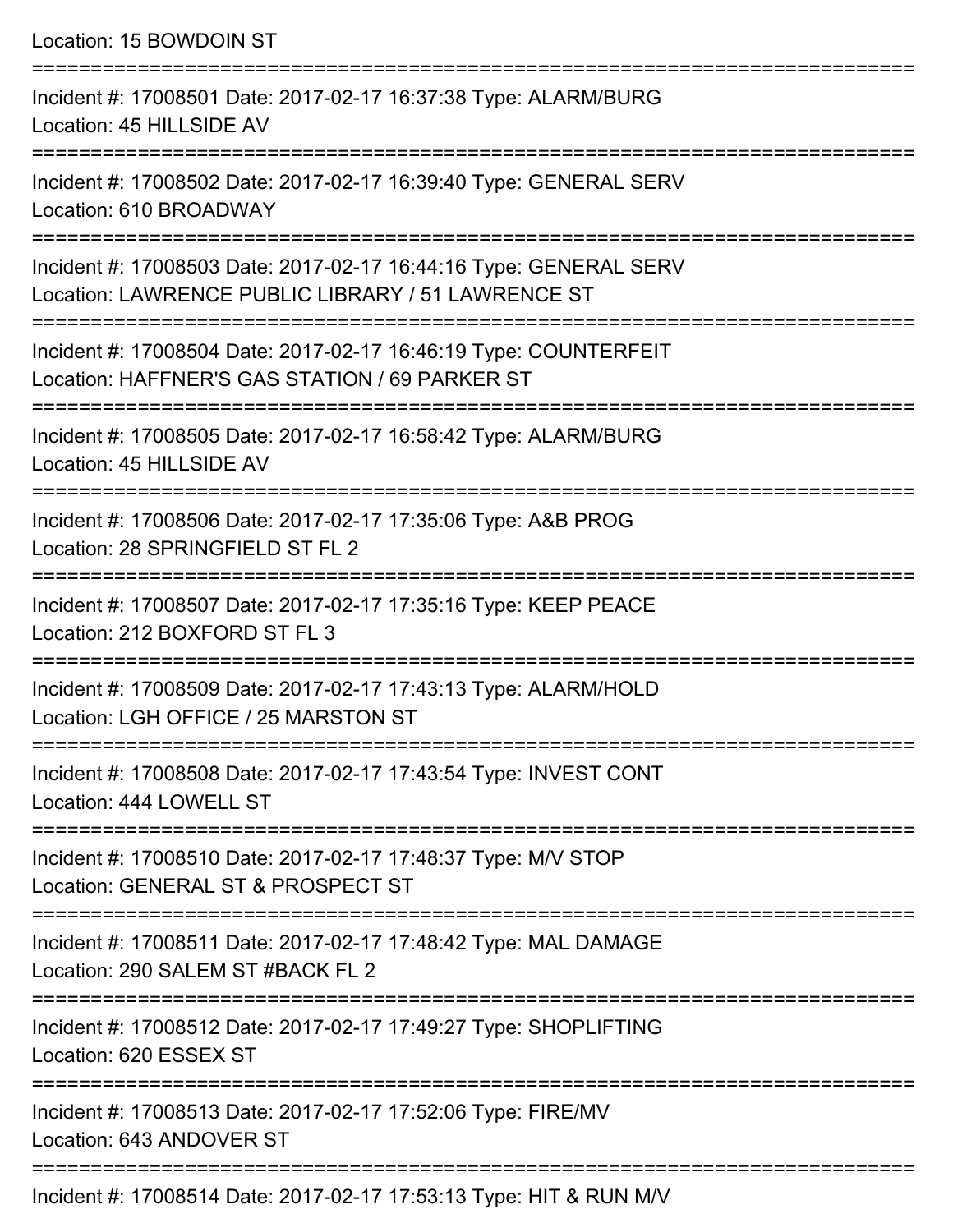| Incident #: 17008515 Date: 2017-02-17 18:02:35 Type: AUTO ACC/NO PI<br>Location: CABOT RD & COLONIAL DR |
|---------------------------------------------------------------------------------------------------------|
| Incident #: 17008516 Date: 2017-02-17 18:07:25 Type: M/V STOP<br>Location: 74 BERKELEY ST               |
| Incident #: 17008517 Date: 2017-02-17 18:16:01 Type: M/V STOP<br>Location: BRUCE ST & THORNDIKE ST      |
| Incident #: 17008518 Date: 2017-02-17 18:23:36 Type: B&E/PAST<br>Location: 112 MARSTON ST #304          |
| Incident #: 17008519 Date: 2017-02-17 18:28:13 Type: DISTURBANCE<br>Location: 4 NESMITH ST FL 1         |
| Incident #: 17008520 Date: 2017-02-17 18:28:58 Type: M/V STOP<br>Location: BROADWAY & LOWELL ST         |
| Incident #: 17008521 Date: 2017-02-17 18:29:45 Type: M/V STOP<br>Location: BROADWAY & LOWELL ST         |
| Incident #: 17008522 Date: 2017-02-17 18:32:12 Type: COURT DOC SERVE<br>Location: 63D AMES ST           |
| Incident #: 17008523 Date: 2017-02-17 18:39:11 Type: SUS PERS/MV<br>Location: BIRCH ST & STEARNS AV     |
| Incident #: 17008524 Date: 2017-02-17 18:52:26 Type: HIT & RUN M/V<br>Location: 38.5 WARREN ST          |
| Incident #: 17008525 Date: 2017-02-17 18:57:48 Type: AUTO ACC/NO PI<br>Location: AMESBURY ST & CANAL ST |
| Incident #: 17008526 Date: 2017-02-17 19:00:31 Type: LIC PLATE STO<br>Location: 550 HAVERHILL ST        |
| Incident #: 17008527 Date: 2017-02-17 19:12:31 Type: CK WELL BEING<br>Location: 198 ESSEX ST #410       |
| Incident #: 17008528 Date: 2017-02-17 19:19:27 Type: ALARM/BURG                                         |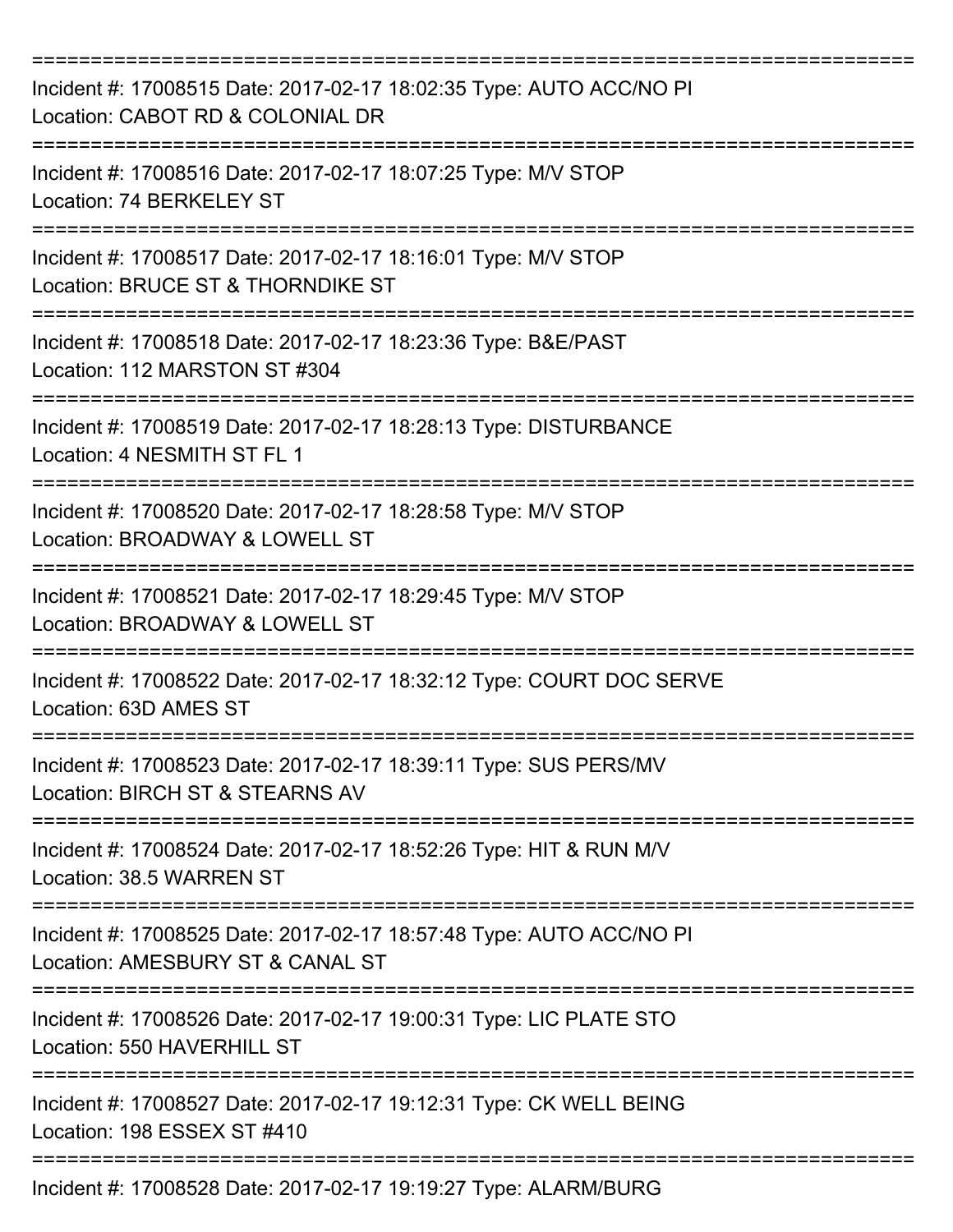| Incident #: 17008529 Date: 2017-02-17 19:29:35 Type: NOISE ORD<br>Location: 183 PARKER ST FL 2                 |
|----------------------------------------------------------------------------------------------------------------|
| Incident #: 17008530 Date: 2017-02-17 19:47:04 Type: M/V STOP<br>Location: 540 HAVERHILL ST                    |
| Incident #: 17008531 Date: 2017-02-17 19:49:31 Type: AUTO ACC/NO PI<br>Location: MARBLE AV & OREGON AV         |
| Incident #: 17008532 Date: 2017-02-17 19:53:05 Type: ALARM/HOLD<br>Location: 65 DURSO AV                       |
| Incident #: 17008533 Date: 2017-02-17 20:13:38 Type: GENERAL SERV<br>Location: 550 BROADWAY                    |
| Incident #: 17008534 Date: 2017-02-17 20:34:15 Type: GUN CALL<br>Location: 38 MARIQUE DR                       |
| Incident #: 17008535 Date: 2017-02-17 20:45:12 Type: MISSING PERS<br><b>Location: 16 HANCOCK ST</b>            |
| Incident #: 17008536 Date: 2017-02-17 20:56:27 Type: 911 HANG UP<br>Location: 41 BOXFORD ST                    |
| Incident #: 17008537 Date: 2017-02-17 21:02:51 Type: THREATS<br>Location: 248 BROADWAY                         |
| Incident #: 17008538 Date: 2017-02-17 21:06:49 Type: MEDIC SUPPORT<br>Location: HEAVENLY DONUTS / 262 ESSEX ST |
| Incident #: 17008539 Date: 2017-02-17 21:17:57 Type: LOCKOUT<br>Location: 48 ARLINGTON ST                      |
| Incident #: 17008540 Date: 2017-02-17 21:27:21 Type: DISTURBANCE<br>Location: 259 ANDOVER ST FL 2F             |
| Incident #: 17008541 Date: 2017-02-17 21:30:41 Type: AUTO ACC/NO PI<br>Location: 98 FOSTER ST                  |
| Incident #: 17008542 Date: 2017-02-17 21:32:21 Type: NOISE ORD                                                 |

Location: 2 BENNINGTON ST #HALL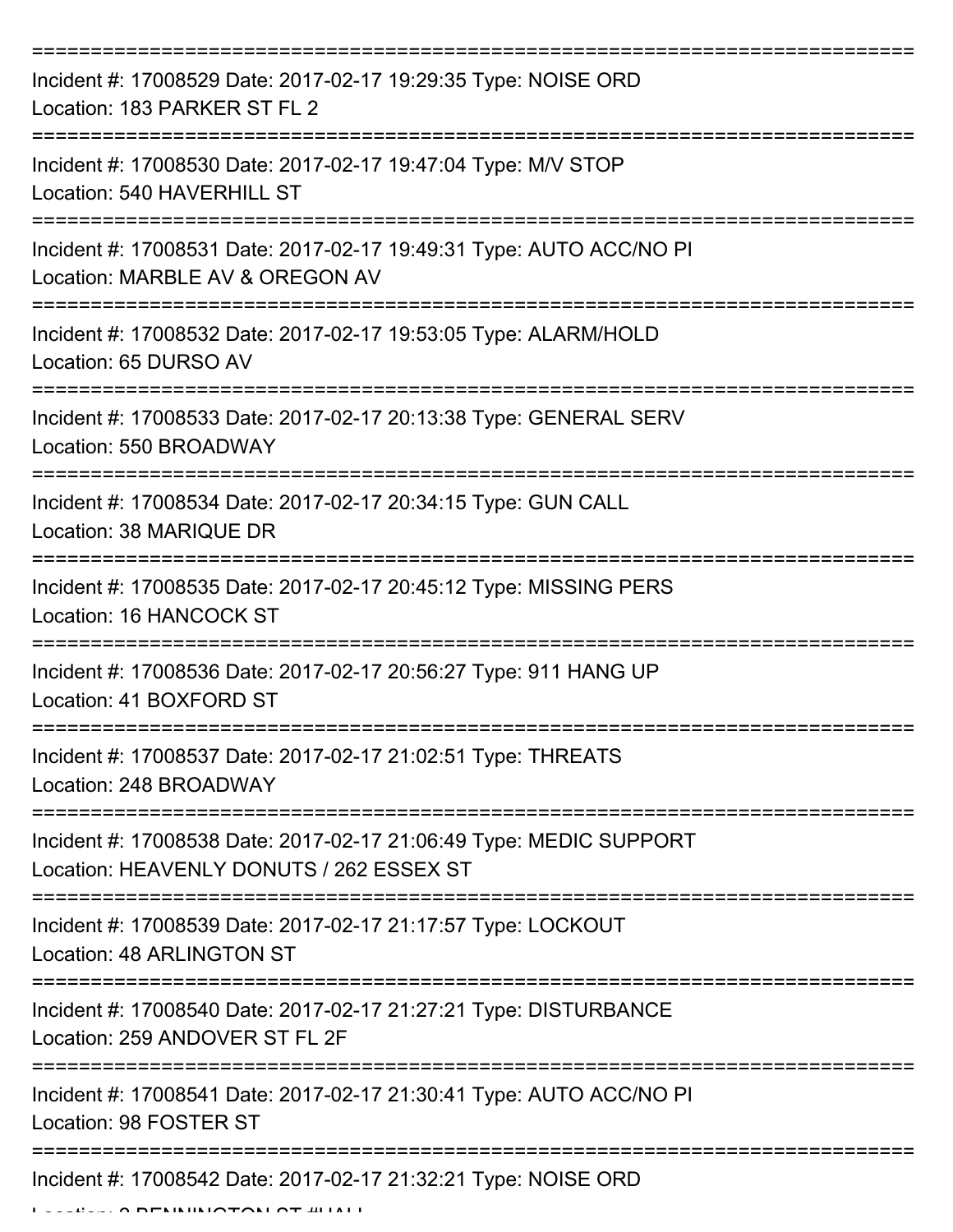| Incident #: 17008543 Date: 2017-02-17 21:51:55 Type: MAN DOWN<br>Location: BURGER KING / 187 BROADWAY            |
|------------------------------------------------------------------------------------------------------------------|
| Incident #: 17008544 Date: 2017-02-17 21:53:25 Type: ALARM/BURG<br>Location: 550 MT VERNON ST                    |
| Incident #: 17008545 Date: 2017-02-17 21:56:04 Type: M/V STOP<br>Location: S BROADWAY & WEARE ST                 |
| Incident #: 17008546 Date: 2017-02-17 22:04:59 Type: DISORDERLY<br>Location: 183 PARKER ST #7                    |
| Incident #: 17008547 Date: 2017-02-17 22:36:36 Type: ALARM/BURG<br>Location: CAVALLO RESTARAUNT / 250 S BROADWAY |
| Incident #: 17008548 Date: 2017-02-17 22:39:15 Type: DRUG VIO<br>Location: 15 LESLIE ST                          |
| Incident #: 17008549 Date: 2017-02-17 22:41:29 Type: M/V STOP<br>Location: N PARISH RD & OSGOOD ST               |
| Incident #: 17008550 Date: 2017-02-17 23:06:46 Type: DISTURBANCE<br>Location: 183 PARKER ST                      |
| Incident #: 17008551 Date: 2017-02-17 23:06:51 Type: ALARM/BURG<br>Location: ST MARYS SCHOOL / 301 HAVERHILL ST  |
| Incident #: 17008552 Date: 2017-02-17 23:14:19 Type: M/V STOP<br>Location: BRADFORD ST & BROADWAY                |
| Incident #: 17008553 Date: 2017-02-17 23:19:11 Type: NOISE ORD<br>Location: 2 INMAN ST #27                       |
| Incident #: 17008554 Date: 2017-02-17 23:19:38 Type: DISABLED MV<br>Location: RT 495N ON RAMP & MARSTON          |
| Incident #: 17008555 Date: 2017-02-17 23:20:43 Type: M/V STOP<br><b>Location: 12 METHUEN ST</b>                  |
| Incident #: 17008556 Date: 2017-02-17 23:26:05 Type: M/V STOP                                                    |

Location: CANAL ST & UNION ST